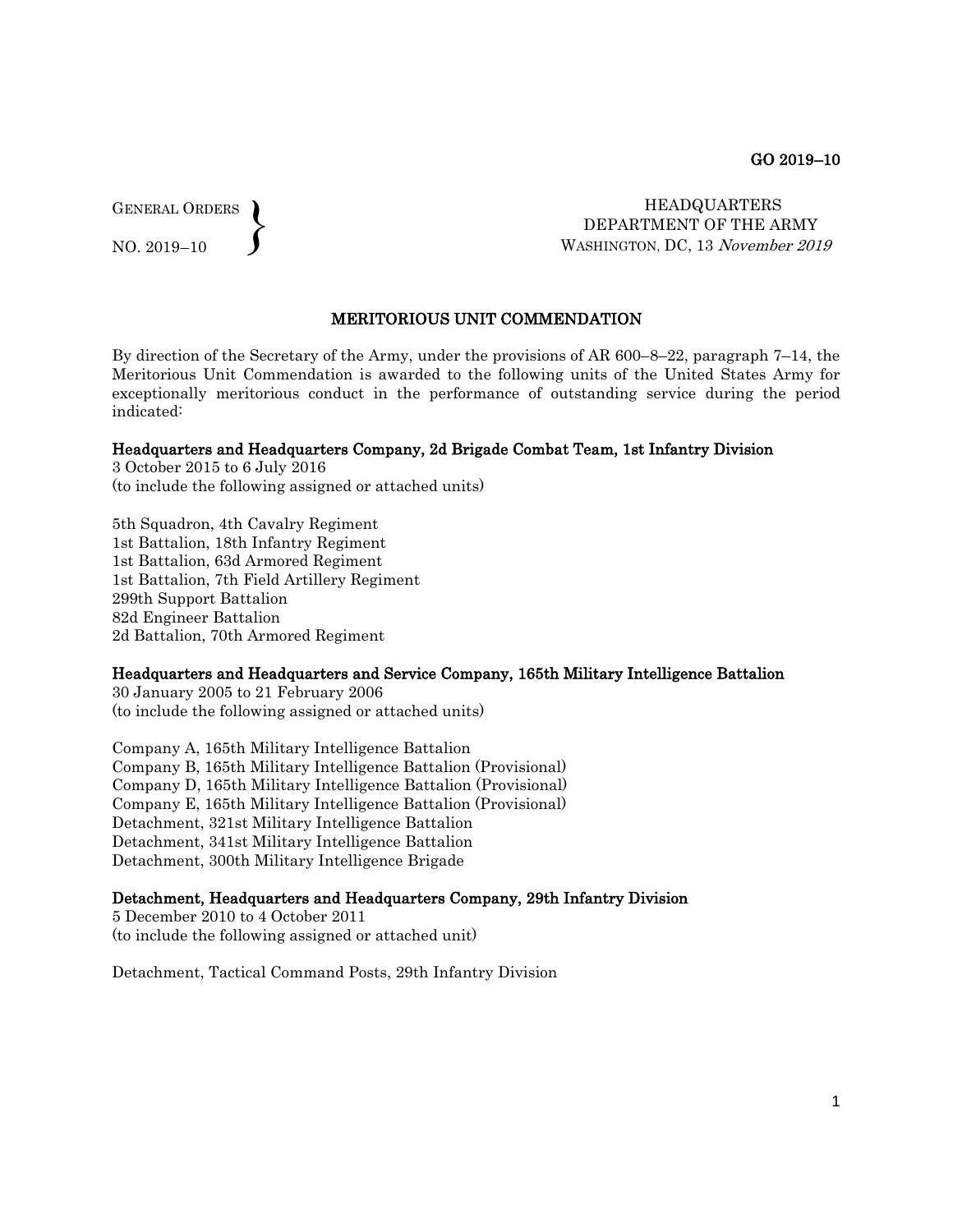# GO 2019–10

### Headquarters and Headquarters Detachment, 11th Transportation Battalion

30 January 2007 to 15 April 2008 (to include the following assigned or attached units)

600th Quartermaster Company (less Detachment for the period 27 March 2007 to 23 July 2007) (27 March 2007 to 15 April 2008) 731st Transportation Company (5 February 2007 to 29 January 2008) Battery C, 2d Battalion, 142d Field Artillery Regiment (1 February 2007 to 26 January 2008)

# Headquarters and Headquarters Company, 1st Battalion, 32d Infantry Regiment

30 October 2013 to 14 July 2014 (to include the following assigned or attached units)

Company B, 1st Battalion, 32d Infantry Regiment Detachment, Company C, 1st Battalion, 32d Infantry Regiment Detachment, Company E, 710th Support Battalion Detachment, 1st Battalion, 32d Infantry Regiment [Security Force Assistance Advisory Team, Team 3 (Afghan National Army) (Provisional)]

### Headquarters and Headquarters Company, 1225th Support Battalion

30 September 2010 to 25 July 2011 (to include the following assigned or attached units)

Detachment, 656th Transportation Company (3 October 2010 to 25 July 2011) 418th Transportation Company (13 November 2010 to 25 July 2011) 655th Transportation Company (21 January 2011 to 25 July 2011)

# Headquarters and Headquarters Company, 136th Maneuver Enhancement Brigade (less Detachment)

30 September 2012 to 4 June 2013 (to include the following assigned or attached units)

508th Military Police Company (Provisional) 179th Military Police Company (11 October 2012 to 4 June 2013) Detachment, New Jersey Army National Guard Element, Joint Force-Headquarters (31 October 2012 to 4 June 2013) Detachment, Alaska Army National Guard Element, Joint Force-Headquarters (4 December 2012 to 4 June 2013)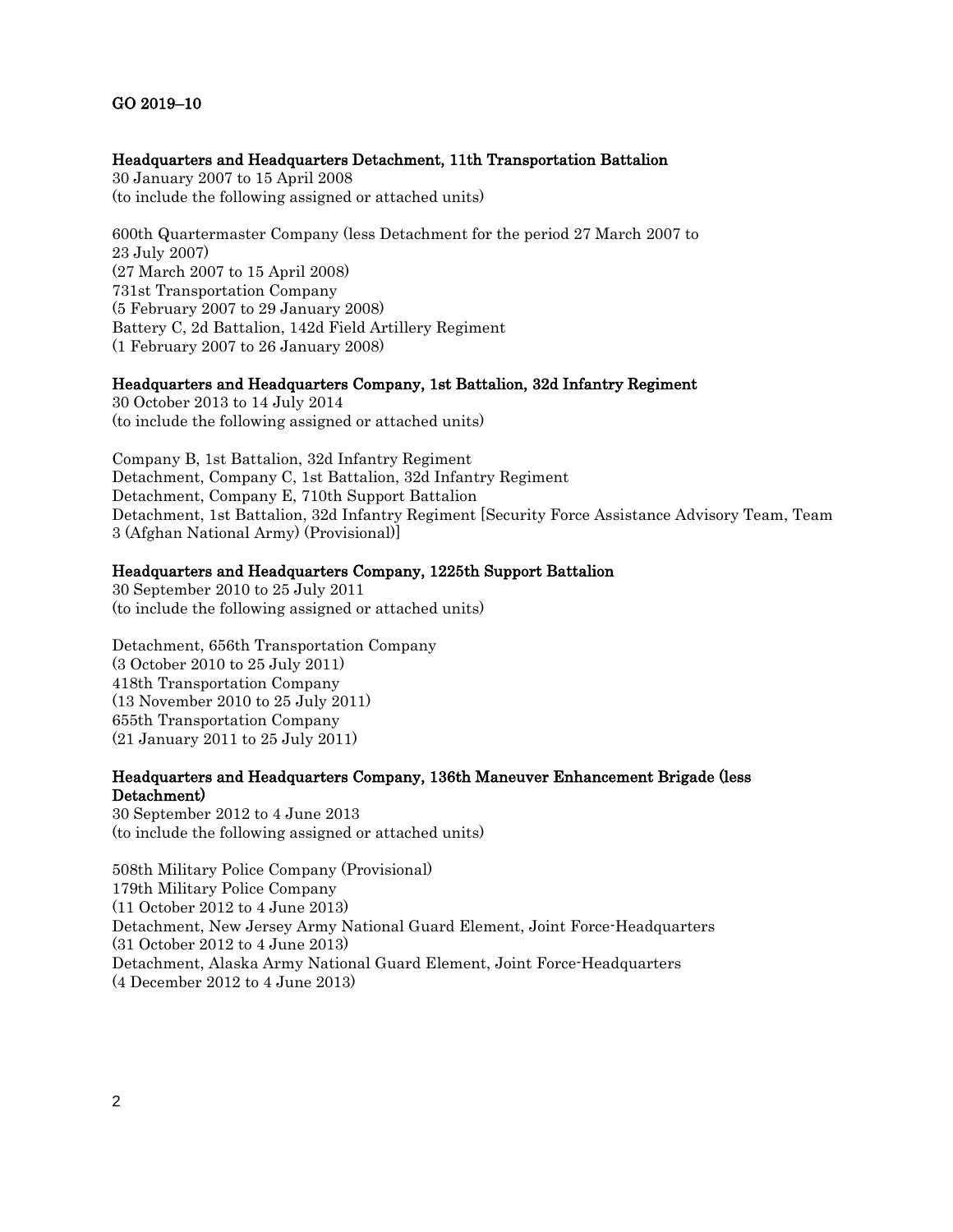### Headquarters and Headquarters Company, 710th Support Battalion

31 December 2008 to 6 December 2009 (to include the following assigned or attached units)

Company A, 710th Support Battalion Company B, 710th Support Battalion Company C, 710th Support Battalion

## Headquarters and Headquarters Company, 1st Battalion, 26th Infantry Regiment

4 August 2006 to 27 October 2007 (to include the following assigned or attached units)

Company A, 1st Battalion, 26th Infantry Regiment Company C, 1st Battalion, 26th Infantry Regiment Company B, 1st Battalion, 77th Armored Regiment Company B, 9th Engineer Battalion

#### Headquarters and Support Company, 563d Support Battalion

4 December 2008 to 28 November 2009 (to include the following assigned or attached units)

Company A, 563d Support Battalion Company B, 563d Support Battalion Company C, 563d Support Battalion

# Headquarters and Headquarters Detachment, 11th Military Police Battalion

4 May 2013 to 9 January 2014 (to include the following assigned or attached units)

48th Military Police Detachment 375th Military Police Detachment (3 June 2013 to 9 January 2014)

#### Headquarters and Support Company, 412th Support Battalion

4 October 2009 to 15 July 2010 (to include the following assigned or attached units)

Company A, 412th Support Battalion Company B, 412th Support Battalion Company C, 412th Support Battalion

# 151st Signal Battalion (less Company A)

8 July 2010 to 7 July 2011

820th Signal Battalion 8 July 2010 to 7 July 2011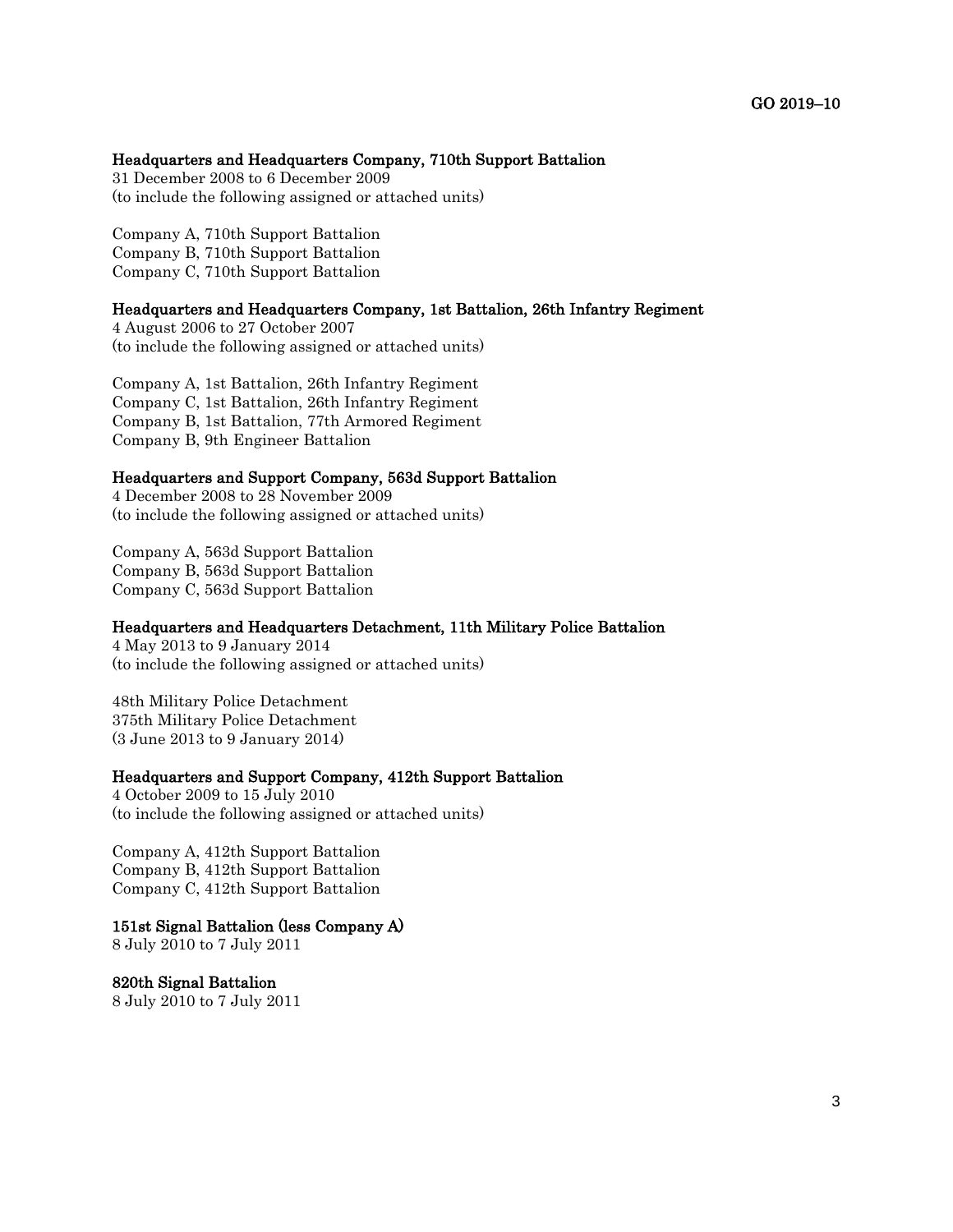# GO 2019–10

# Headquarters and Headquarters Battery, 4th Fires Brigade

5 December 2005 to 18 November 2006 (to include the following assigned or attached units)

589th Support Battalion 2d Battalion, 20th Field Artillery Regiment 67th Support Company Battery A, 26th Field Artillery Regiment 324th Signal Company

# Headquarters and Headquarters Battery, 3d Battalion, 82d Field Artillery Regiment

5 July 2013 to 3 March 2014 (to include the following assigned or attached units)

Battery A, 3d Battalion, 82d Field Artillery Regiment Battery B, 3d Battalion, 82d Field Artillery Regiment Company G, 15th Support Battalion

## Headquarters and Headquarters Company, 1st Battalion, 327th Infantry Regiment

5 March 2015 to 19 September 2015 (to include the following assigned or attached units)

Company A, 1st Battalion, 327th Infantry Regiment Detachment, Company G, 426th Support Battalion Detachment, Battery C, 2d Battalion, 32d Field Artillery Regiment

# Headquarters and Headquarters Battery, 1st Battalion, 134th Field Artillery Regiment

6 November 2011 to 26 August 2012 (to include the following assigned or attached units)

Battery A, 1st Battalion, 134th Field Artillery Regiment Company B, 1st Battalion, 148th Infantry Regiment Company D, 1st Battalion, 148th Infantry Regiment Detachment, Company E, 237th Support Battalion Company G, 237th Support Battalion

### 578th Engineer Battalion

6 November 2011 to 7 September 2012 (to include the following assigned or attached units)

42d Engineer Company (18 February 2012 to 7 September 2012) 642d Engineer Company 842d Engineer Company 887th Engineer Company 1022d Engineer Company (6 November 2011 to 8 August 2012)